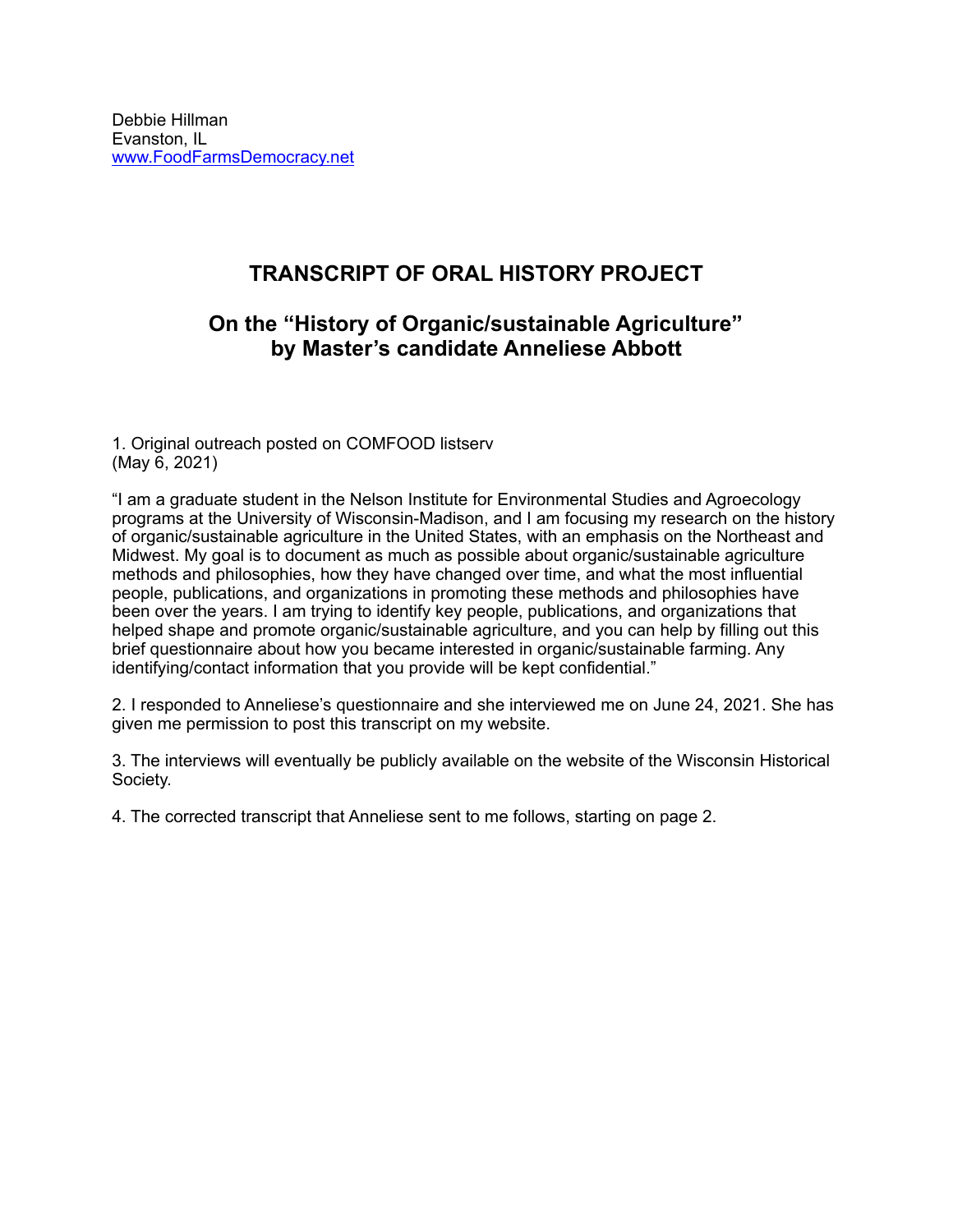#### **Debbie Hillman, Narrator**

#### **Anneliese Abbott, Interviewer**

### **June 24, 2021**

#### **Remote over Zoom**

## **DH**=Debbie Hillman **AA**=Anneliese Abbott

**AA:** All right! So this is Anneliese Abbott on June 24, 2021, and I am doing an interview with—

**DH:** Debbie Hillman.

**AA:** So thank you Debbie for being willing to interview today! So why don't you start with telling me a little about your background and how you got interested in organic and sustainable agriculture, and what you've done.

**DH:** So I'm a baby boomer. I'm 70 years old. But I'm an urban person. I was born in Chicago and I grew up in Chicago, and I've lived most of my life in the Chicago area. But I've always been attached to the earth, which I think most people are. And some people lose it, and some people, it was just very important. My parents always took us camping, and we were out in nature. We'd go hike in the forest preserve. So nature was just always very important to me. And as I was growing up through high school and college, I certainly imagined myself as part of the back-to-the-land movement. I never actually did move to a rural area in that sense, but we do have land in urban areas.

And so finally, in my late 20s, I just started gardening for people without much professional experience or training. I just sort of had a natural affinity. And I got lucky because one of my first clients was a professional gardener and designer. And so she mentored me as I took care of her garden as she was getting older and not able to do it herself. So after a couple of years, I had a number of clients. And I went on to have a career in professional gardening for 25 years in the Chicago area, taking care of people's yards, designing, and planting gardens. And so that's how I came to actually know something about soil and plants. Does that answer the question? (2:39)

**AA:** Yeah, it does. Thank you very much. So do you want to talk a little about your gardening business and how long you did that, and maybe some of the highlights of that?

**DH:** Well, as I said, it was mostly, since I live in a suburb of Chicago, a very urban suburb right outside the city, my clients were mostly my neighbors and referrals. But I also had a couple of friends in the landscape business. They had actually a couple of very large clients. They ended up specializing in golf courses. They did not do the turf management. But they would design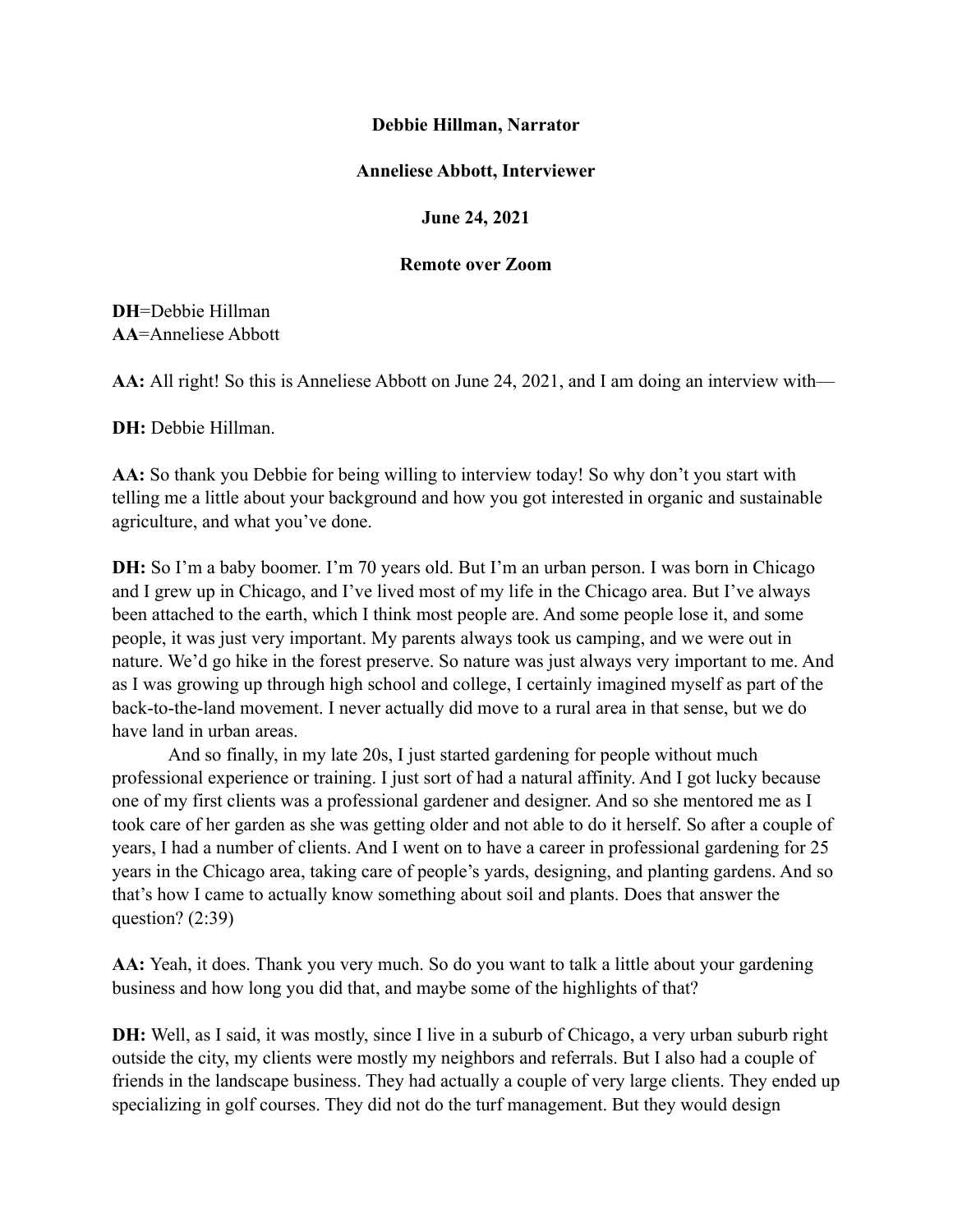gardens around the country club house. And so those actually were very lucrative because you could charge just about anything and they would take it. But most of my clients, as I said, were residential in my neighborhood or nearby. And mostly they just wanted maintenance. They just wanted someone.

My career took off at the same time that people started using landscape services that were very cut-rate. People would just want somebody to mow their lawn and clean up the leaves in the fall, clean up the beds. But it turned out that a lot of those landscape crews were not well-trained, and they just did it for very cheaply. It was sort of like an outdoor cleaning service. And so when homeowners would become frustrated, they would pull out their perennials, or they would prune their shrubs really horribly. They looked around for somebody else who, number one spoke English, because the crews mostly spoke Spanish, which is nobody's fault. But there was a huge communication problem. And so people were looking for someone who they just could communicate with and who would be more of a gardener than an outdoor cleaning crew.

So I ended up, most of my clients still kept their lawn services to do the lawn. But after a few years I really put my foot down in terms of cleaning up the leaves in the fall. Because I said, "You can't do that. That's next year's soil. That's the soil of the next few years, of the future. We have to leave the leaves." And so that's when I started writing an annual column that I would send to my local newspaper, and every year had the same title: "Leave the leaves." And it would be encouraging not only clients but other people in my community. And then my letter to the editor got picked up by a couple of national media outlets one year, like in 2005 or so. Because every community in the United States was having the same problem. Every year, urban areas and suburban areas were just being stripped bare of all the leaves and the stems and the seeds and the insects that the land had produced that year.

And that's the piece that really has meant the most to me in terms of organic and sustainable, is the soil, is replenishing the soil, not interrupting the webs of life, the diversity of microorganisms. And so that really has been—leaving the leaves. I suppose if I gave myself a slogan, my business a slogan, it would be, "Leave the leaves." And I still write about it now. In fact, the *New Farmers Almanac* this year published a version of me saying basically the same thing. But it's just good horticultural practice. It's good farming practice. It's good ecological practice that we need to keep our organic matter where it's produced. Falling leaves, just let them fall. And that doesn't mean that we didn't rake them up off the lawn or the sidewalk. There were practices, and I would show the landscape crews how to rake them into the beds. If they didn't do it, then I just told the homeowner, "Just have your lawn service do the lawn, period. I'll take care of the leaves." And that's what I actually ended up doing. I like raking a lot. That was always a very meditative chore for me in the fall as well as the spring.

So I did that for 25 years. I retired from gardening around 2007 when I started working on food and farm policy, which of course includes leaving the leaves. Does that answer that question? (8:50)

**AA:** Yeah. Thank you very much. That's really great about leaving the leaves; I love the way that sounds. That's a cool slogan. So that tells me a little about your methods you used. Is there anything else you want to talk about your landscaping and gardening methods, and kind of how you developed them, and what influenced you to develop them the way you did?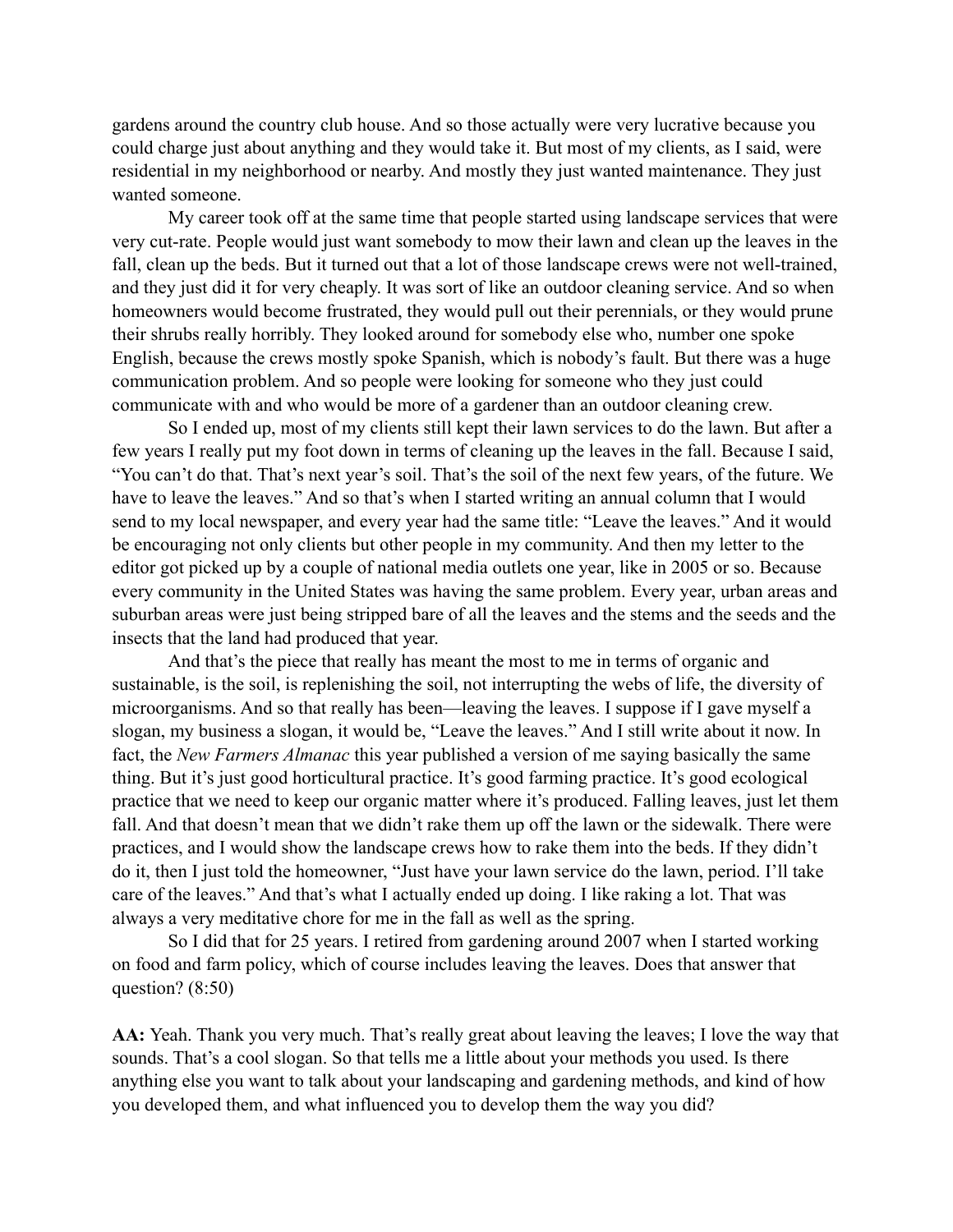**DH:** Well, I always thought of myself as an organic gardener. And organic always meant to me, reading Rodale's *Organic Gardening*, or Sir Albert Howard's *Agricultural Testament*. I don't know if he actually used the word "organic." But his intention was to be sustainable and keep the cycles of life going. So I always thought of myself as an organic gardener, although I never really advertised myself as that. To me, organic was doing things the way nature did it. But I was very adamant about not using poisons of any kind. I never used any pesticides at all. Once in a while I tried Roundup on a couple very invasive plants, but it was just a horrible feeling of being around poison, having to dress for it and be armored and be careful. And I just, I think poisons of all kinds, I stayed away from them completely. And I understand, if I were producing food which I wasn't, I should be clear that most of my gardening was ornamental. Most of my clients were not interested in food. I always asked them if I were designing the garden, I always asked them if they wanted some herbs, or we could try a fruit tree, or if they wanted a vegetable plot that they could take care of. But most people at that time were not interested. People were busy with their careers and family. And they just wanted their yard to look nice and be taken care of.

So most of my work was with ornamental plants of all kinds. So if I were a farmer producing food, where I needed the crop to be healthy and not have diseases and pests, I understand the need for spraying or some other integrated pest management, and minimal use of poisons. But I think homeowners these days are supposed to be the biggest users of herbicides and pesticides. Because they're not trained in how to do it. They just go to the hardware store or Home Depot, and they buy Roundup or some pesticide. And they just use it indiscriminately. So I think that's a major area where we really need public education. But I never used anything, except once I tried horticultural vinegar, because that's very strong vinegar that was supposed to kill the weed I was trying to get rid of. But that was just as not fun and it didn't really work. Maybe I didn't apply enough, or frequently enough. So I just gave up on all of that. I don't know if I answered that question.

But I did want to talk about poisons. I was always clear from the very beginning that I didn't want to use that. And I didn't. I was able, and I tried to stay away from synthetic fertilizers. I did fertilize the gardens that I took care of, but I tried to use natural-based. Mostly my thought was that if we leave the leaves every year, the land will fertilize itself. Now granted, I live near Lake Michigan, which is an old lakebed, and it's very sandy soil. And it's not very fertile soil to begin with. I definitely had to use fertilizers. If I was planting a new garden, I would get compost, like mushroom compost, which I think is mixed with manure, horse manure mostly, I think. And you can tell from my answers that I am not well-trained, and scientists listening to this conversation might think, "What is she talking about?" And that's true. There's just so much ignorance on all of these things. These mushroom composts would be shipped hundreds of miles, then after we used it for a few years in the Chicago area, there would be talk that mushroom compost is overloaded with salt and not good for gardens. And so we would try other things.

And of course over the years municipalities have tried to sell their sewer sludge. That's a big problem. We do need to figure out how to get our waste products back to the soil, but right now our waste products, our human toilet waste products are mixed with drugs. Just something that whoever listens to this at some point might be very interested in. The Metropolitan Water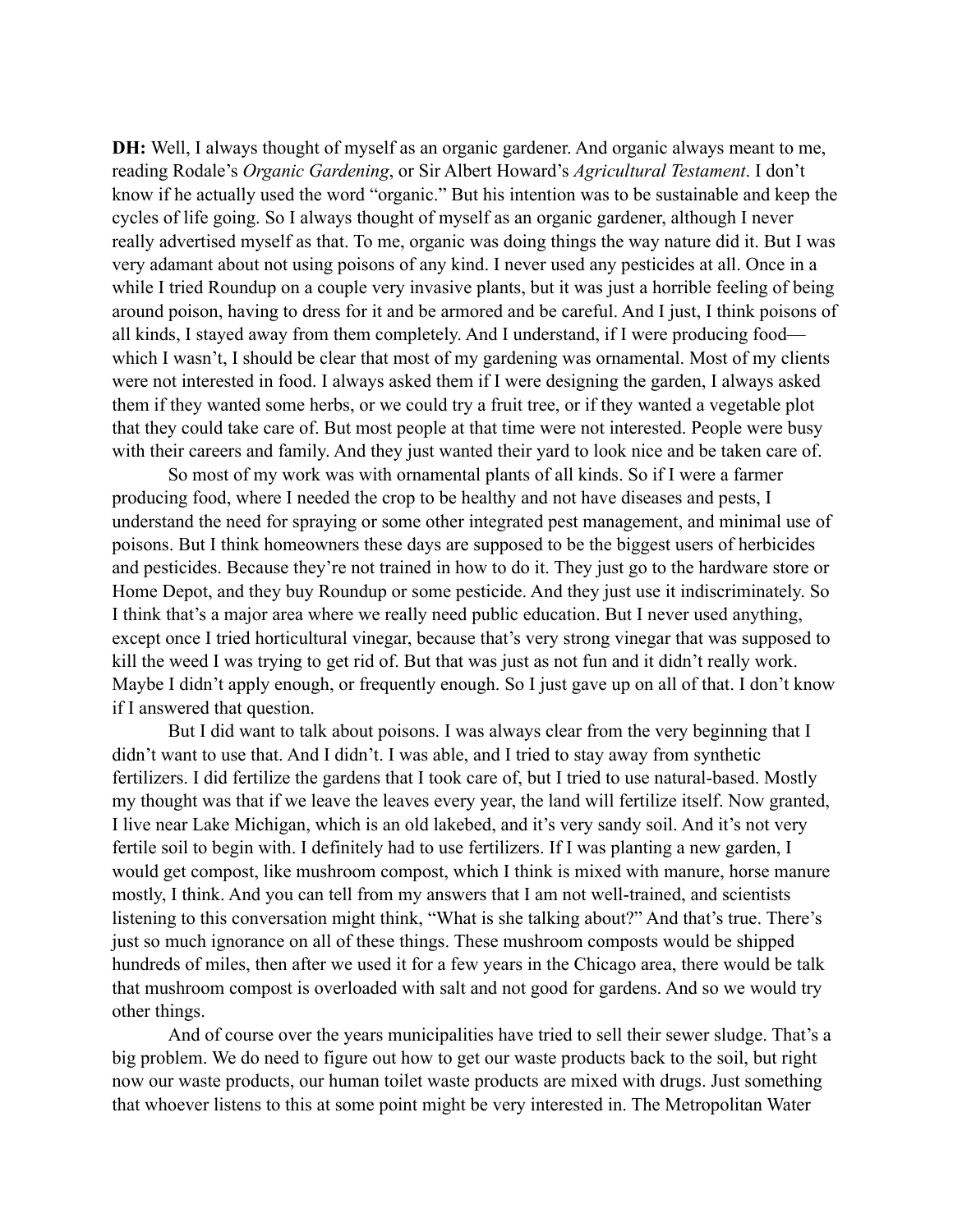Reclamation District of Greater Chicago, which is in charge of the water in the Chicago area, the commissioners say very publicly, they cannot get the drugs out of the water. By drugs, they mean prescription drugs. They mean like maybe opioids, or anti-depressants or something. Those drugs are in the water. And I can certainly understand why farmers might not want to apply that sludge to their farms. But this is a huge area, because our sewage is actually also contains a lot of good nutrients, I think. I don't know what the answer to that is. (16:42)

**AA:** Yeah, that's definitely one of the big dilemmas. One of those things that's not easy to answer.

**DH:** Yeah. And then there's, I'm on a few national listservs, food and farm listservs. And there's a farmer from Washington State, and he's just adamant about fighting Seattle's desire to spread their sewage sludge on Washington farms. And he's sending out petitions, and meetings, and protests. But we have to figure out what we do with the sewage. Here in Illinois, actually the Metropolitan Water Reclamation District actually owns a lot of farmland in Illinois. And I think that's where a lot of our biosolids end up. (17:46)

**AA:** Yeah. Thank you for sharing that. Definitely an issue that hopefully we'll come up with a solution to. So is there anything you want to share about your philosophies, how you developed them, what influenced them, the philosophies that went into your organic landscaping and leaving the leaves, all that?

**DH:** Well, as I said, I think my main parameter was to follow nature's way. And doing things nature's way in the Midwest meant doing things the Midwestern way, whatever that meant. To try and plant natives, which in our world where people are so enamored with rhododendrons or Japanese gardens or English cottage gardens, people were constantly trying to get me to replicate those kinds of things. And you can do it up to a point, but it's still not the same as what the Japanese can do in Japan and the English can do in England. So I really gravitated toward the landscape designers that were known to be Midwestern, like Jens Jensen with his prairie style. Which was also very distinctively his. His designs are not what you would see in the middle of some wild prairie. But I think he did what humans do best in our relationship to nature. We take elements of nature and we highlight them and we make them into our own.

But design was not my strength. I was really more into maintenance. Just taking care of the soil and the weeds. And the holistic lifestyle. So for example, I have never owned a car. People might think that a gardener would need a car, or a truck. But in an urban area, I was able to have my business with a bicycle and a cart. Yes, I had deliveries, and they came by truck, deliveries of compost or plants. But mostly for me getting around, it was my bike and my cart. And sometimes I actually took public transportation with a shopping bag of tools. Because I just figured out how to do that. I personally had no machines that used fossil fuels. That was always very important to me. I wanted to do the work, I wanted the exercise. So actually part of my lifestyle philosophy being a gardener was, I didn't have to go to the gym after work, because I had already done my exercise. And it's proved to keep me very healthy. I was outdoors in the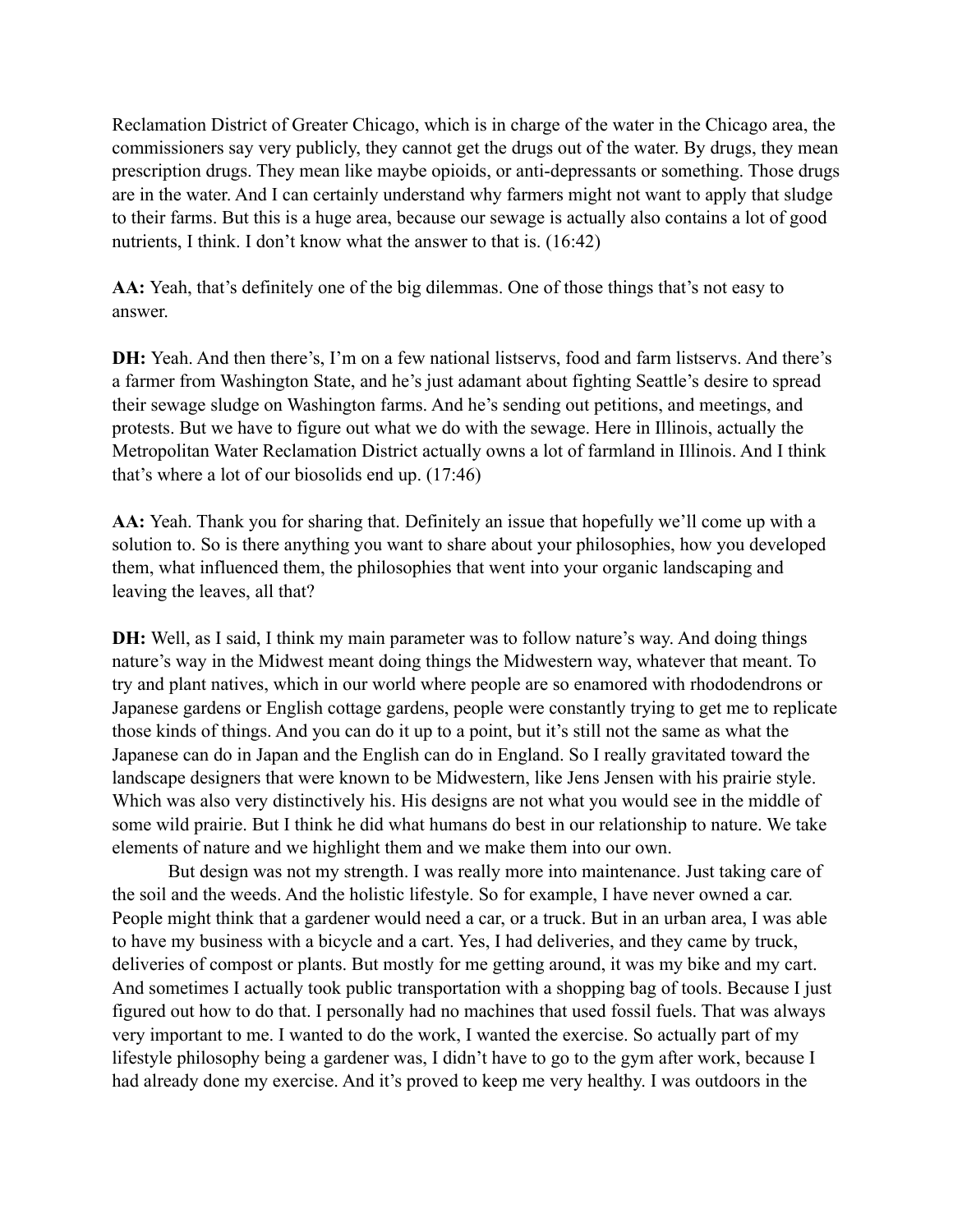"fresh air" in an urban area, which is not always fresh. But that's also true of rural areas I think these days, where if you live near a CAFO the air is not so great.

So my gardening job, my work, definitely reflected a desire to live a holistic life. The same thing with my own healthcare. I tried to avoid Western medicine or drugs. I haven't even taken an aspirin for decades. And I think just having that healthy lifestyle, being a gardener and eating pretty decently, enabled me to be okay.

I think you also were looking for any religious or other cultural. One thing, I'm a very spiritual person, but I'm not a religious person. I call myself a "secular Jew," and there are many of us in the United States, where we definitely identify as Jewish culturally, but not religious. But there's an element in Jewish history that I think is important to this conversation, because when Jews were forced to leave Palestine or Israel or whatever you want to call that region 2000 years ago when the Romans took it over and we were just dispersed to many parts of the rest of the world, especially Europe, we were not allowed to own land in any of these countries. And so I don't know whether all Jews share my connection to the soil in the same way. I think mine doesn't only come from my Jewishness, it just comes from me being me and me being a woman. Women, I think, understand that the earth is our mother. I certainly ascribe to that.

Another influence for me has been feminism. I am a totally radical feminist in terms of my rights don't get compromised for anything. And I actually believe that women have certain kinds of authority and wisdom that are necessary for healthy people and healthy communities, which has been oppressed for at least 2000 years, including by patriarchal religions like Judaism and Christianity and Islam and others, most religions are patriarchal in my opinion. So part of my belief system in trying to be a good caretaker of the land and caretaker of all of us comes from that feminism, where I know intuitively—although I'm always willing, for people who question my actions or behavior, but I think women naturally want to take care of everybody. And so I would say radical feminism.

And that includes women's spirituality, like wicca and herbalism, which is not so much a religion, but it is, most herbalists I know are very spiritual. And so for a long time I have subscribed to the newsletters from the Wise Woman Center in New York and a couple of others. I just learned a couple of years ago that in Wisconsin the Midwest Women's Herbal Conference is held every year. And they do wonderful things, especially with mushrooms and fungi. So I'm anxious to learn more about what they do, since this is practically in my back yard.

So those are some of the cultural and other influences. (26:56)

**AA:** Yeah, thank you! Thank you for sharing all that. So you've already partly covered my next question, which was any personal perspectives or views you might have on the connection of organic agriculture or landscaping like you did to a broader historical or cultural context. Or involvement in other movements. And you've already covered a lot of that. But is there anything else you want to add to that?

**DH:** Well, I guess I should highlight that being a baby boomer, I grew up with the environmental movement. Which I think a lot of us now call the climate movement. But we called it the environmental movement. So I would be remiss in not at least mentioning that, that a lot of the context of my life and my work certainly came from protecting wilderness. And of course not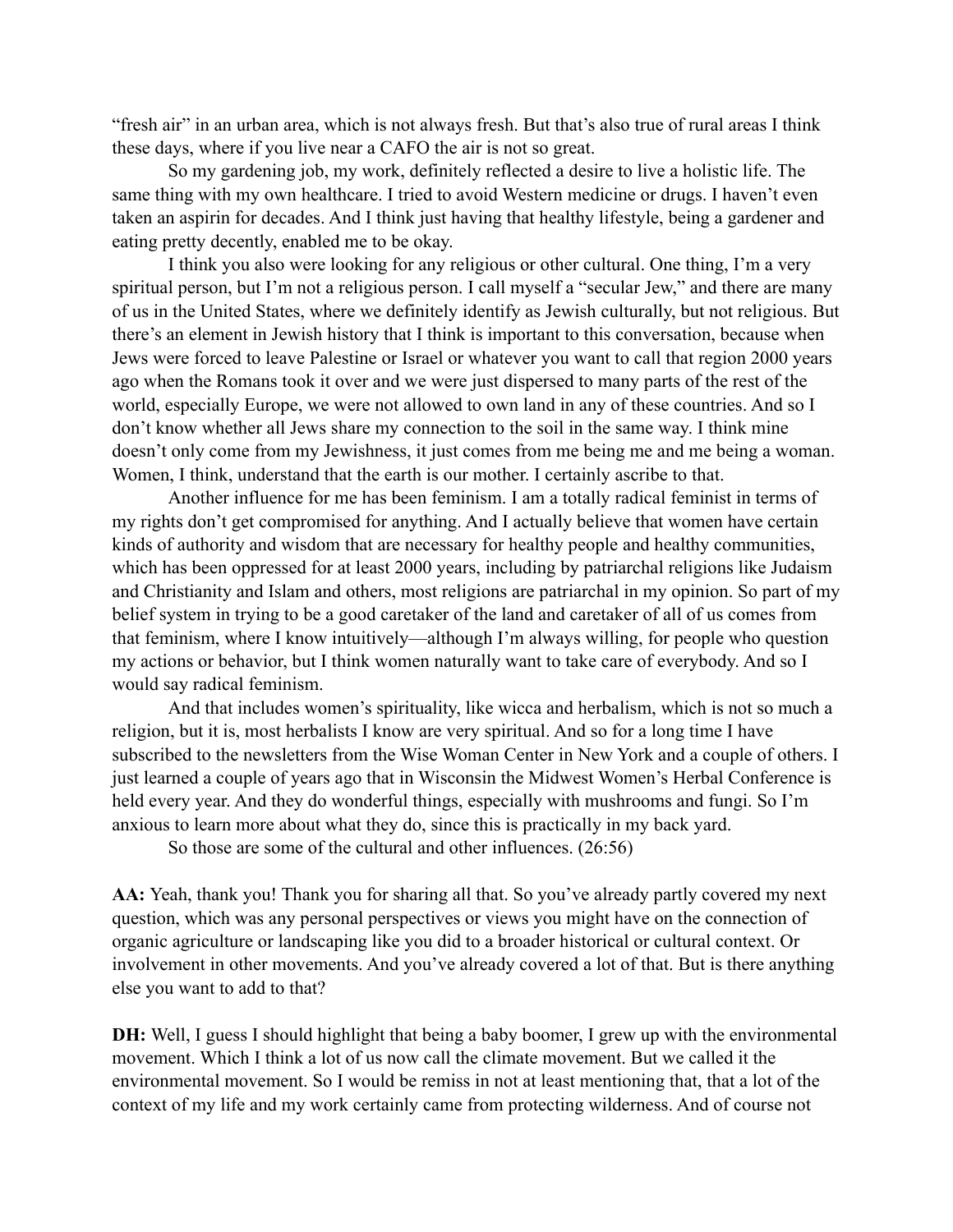using poisons, and trying to reduce our garbage, reduce landfills. And of course, now it's the overuse of plastics. I have no clue what we're going to do about plastics. But that's all part of the environmental movement, or the climate movement.

And the other thing, too, of course is social justice and political justice. Which is really what I'm working on now. Since I retired in 2007 from being an active gardener, I now do work on food and farm justice. That's what I do all day, every day, 24/7. My own website is called "Food, Farms, and Democracy" because I think if humans don't pay attention to all three of those things, we're going to continue to make stupid decisions. And that got us into this place in the first place, and by "this place" I mean climate warming and extreme weather, extreme economic disparities, because we don't live in a real democracy. So I've actually spent a lot of time thinking about what democracy is and how that works within the food and farm system. So that's what I do now. So I think that's important to mention, at least. (29:57)

**AA:** Yeah, thank you. Did you want to share anything else about your involvement with the social justice and food justice, like you were saying? Because I have a question here about involvement in organizations, and so it sounds like you pretty much weren't that involved in organizations before that, but now you're involved in this? Or were you also involved in organizations earlier on, too?

**DH:** I've always been a community activist, but on a very grassroots level. I always went to city council to talk about something or another on different areas of life. Tenants' organization, housing, transportation, and things like that. But it wasn't until I started—well, I think that maybe this is a good context. In the beginning of the environmental movement, which was maybe the end of the '50s, '60s, '70s, and then the first oil crisis and oil shortage was in '73. And people really started thinking about, "Oh my god, the United States needs to be more energy independent." Because at that time we were getting so much of our oil from Venezuela and the Middle East. But at the same time, people in the environmental movement were thinking more along the lines of conservation and how not to use so much energy, or to work on renewable energy.

So Evanston, the town that I live in, Evanston, Illinois, which is also the home to Northwestern University, has always been, I would say leaders, or maybe some of the first people who would create programs and policies around environmental issues and energy issues and things. So Evanston in '74 created what is still called the Evanston Ecology Center. And the Ecology Center does exactly what it sounds like it is, nature programs, it has energy programs. It runs the community gardens that exist in Evanston, and there's a lot of those. So I wasn't involved so much as a member or leader in those early years, but that set me up for later when my daughter became older and I was not so much tied to just work and being a mother.

So I would say in the late '90s, in 1999 a second wave of environmental groups started happening in Evanston here. And it also became called the Network for Evanston's Future, and it was a group of groups, it was a coalition. One group was working on transportation, one on energy, and then in 2005 a friend and I created what we ended up calling the Evanston Food Policy Council. Which sounds very official, and it was totally grassroots, totally unofficial. We didn't ask anybody's permission, we just said, "This is what we're going to call ourselves, this is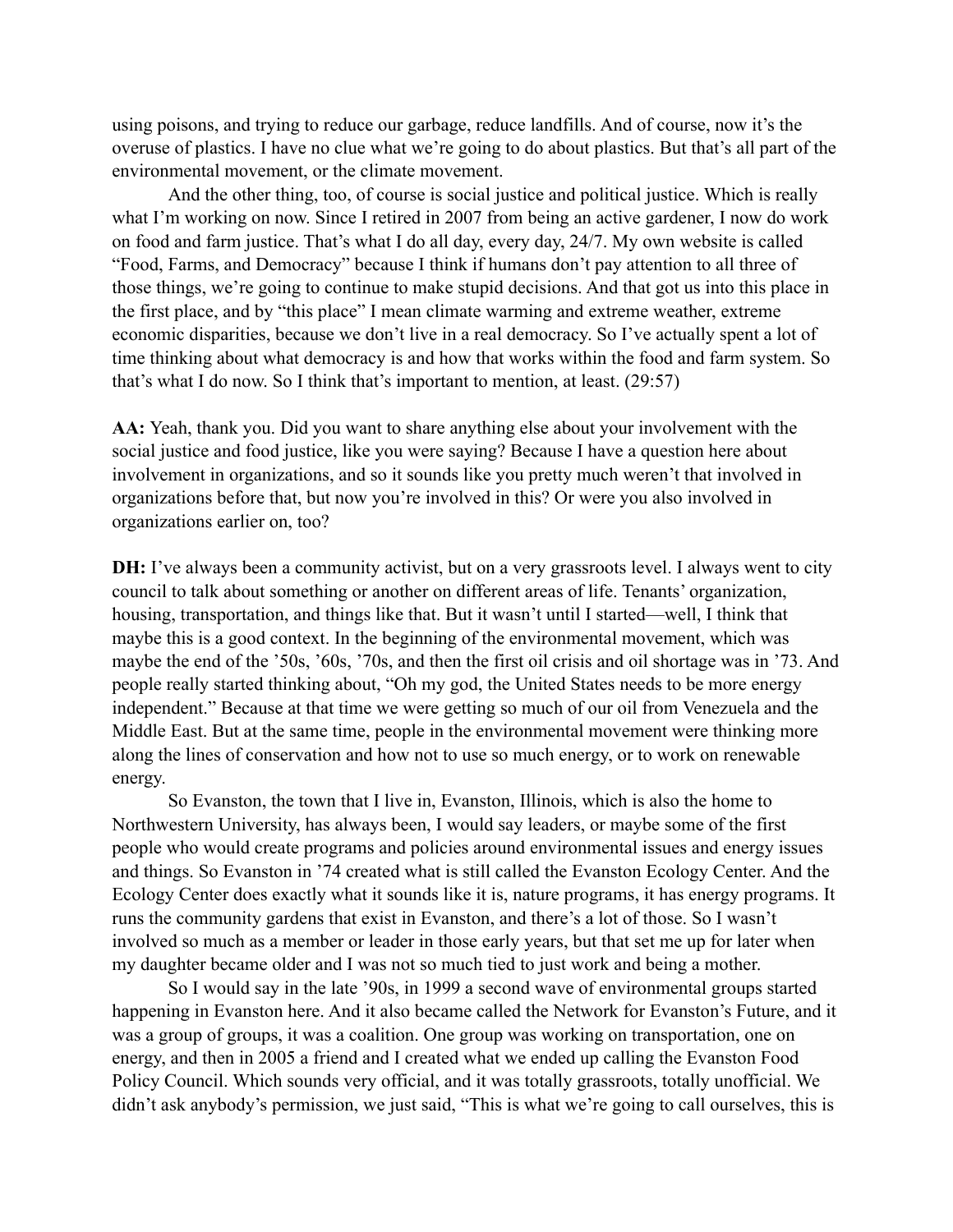what we're going to do." And what we did was just start talking about all of the issues around food and farming.

At that point I still was not quite understanding that democracy was a thing that we needed to actually talk about. But the word "policy" sort of implied that. And I was always a policy person. If we as a policy decide that we're going to do something, or if we don't decide we're going to do something, we still need a place to decide together. Which is government. And to me that's democracy, is the place where all the adults come together and make good decisions hopefully for all of us. Of course it doesn't work that way, but I still was very optimistic in 2005. And I still am. But I've learned how the system works, and I now know better how to work with it.

But anyway, we created the Evanston Food Policy Council in 2005. And we had a long list of things to talk about. And we had lots of people coming to all our monthly meetings. But we didn't really know what to do. We didn't really know what policies to promote, what could we do on a local level, state, or national. And so we started showing films. Because that was a way to get good audiences. And then we would have a discussion about the film. And they were all food films. "The Future of Food" I think was the first one that we showed. And I can't even remember all the other ones, there were so many.

Ultimately, we did learn how to connect our informal discussions and events with policy. And we actually borrowed the idea from Madison, Wisconsin, because Madison had passed a backyard chicken ordinance. And then somebody did a film about Madison's process, I think it's called "Mad City Chickens." And so we got the film director and the filmmaker to come down to Evanston and show the film. And we had a discussion. We had a full house, 125 people coming to see the film. And we said at that moment, "Okay, we in Evanston are going to create a committee to write a backyard chicken ordinance for Evanston. Does anybody want to join?" And the rest of the story just wrote itself. Because we had a whole bunch of people sign up to be on the committee. It took 13 months to actually pass the ordinance, which was about twice as long as most of the committee members thought. But as a policy person, I know these things take a long time. And 13 months isn't bad, actually. And so we passed that ordinance, I think it was in 2010.

The next step, which actually took place in 2007, is that we started talking to our state legislators about the issues. And again, we still didn't have a policy that we wanted to promote. We did not go into our state representative's office and say, "This is what we want for you to do; write a bill." We just went in and spoke to her because she had a great reputation, she was a great legislator. And at the end of the first meeting, which actually was in 2006, she said, "Keep talking to me, but show me that this is a large coalition." So the next meeting, which was about 3 months later, at the end of 2006, or the middle of 2006, I brought some people from the Chicago area. Not just my hometown, Evanston, but from the larger metro area to show her that this was a large coalition. Which already existed in the state of Illinois. There were lots of people working on food and farm issues. And so at the end of the meeting we still didn't have an agreement as to what we wanted to do. But she said, "Keep talking, and show me it's a large coalition." And this is worth emphasizing.

So in October of 2006, which as you know is harvest season in the Midwest, we had farmers driving like 2 ½ hours from central Illinois to come to my state representative's office in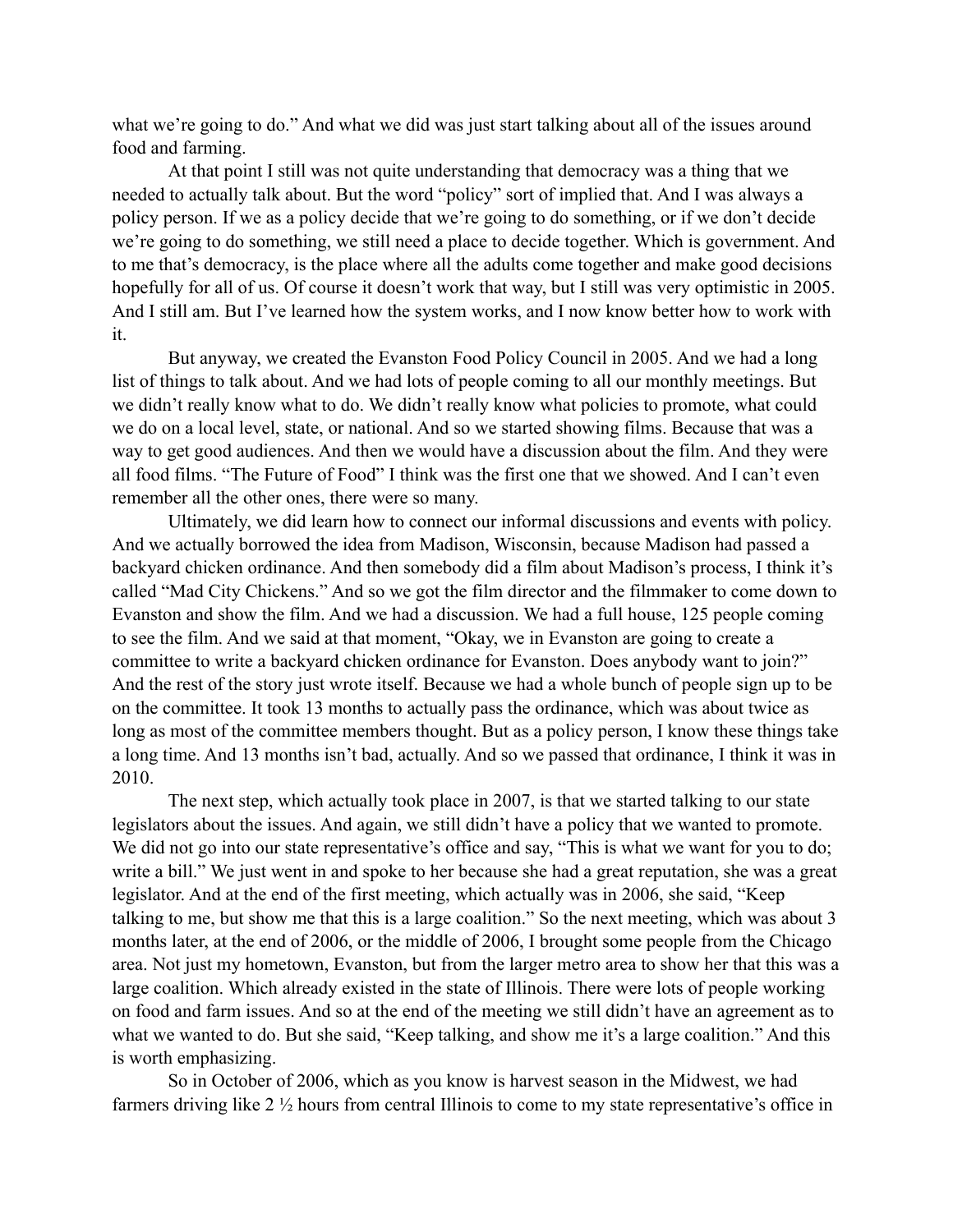Evanston, Illinois because we had done our homework. We had been meeting with farmers, we had been meeting with the other people in the larger coalition. And the stars were just aligned. And we, there were about 10 of us at that meeting, we filled a small conference room, Julie's office. And Julie Hamos was my state representative at the time. And at the end of the first hour, she said, "Okay, I'm still not hearing what you all really, really want to do. So this is what I can do for you, this is what a legislator can do. I can create a two-year task force, and you all write a report. What should Illinois do to rebuild our local food system?" That much she knew, and we were all in agreement. We wanted more of the food dollars that consumers were already spending, we wanted them to be spent on the Illinois farmers and processors and meat lockers. We wanted that money to stay in Illinois.

And so we had a two-year task force. The bill was passed unanimously because there was no money in it. And the interesting thing is that the task force, the name of the task force was Illinois Local and Organic Food and Farm Task Force. And when we were lobbying the bill—and I don't know if you're really interested in this—but when we were lobbying the bill to every state legislator in Illinois, some very conservative legislators and very progressive ones, they would look at the name, "Illinois Local and Organic," and the first question was, "Do you want to mandate that every farmer grow organically?" And we would say, "No. We're saying local *and*  organic, or local *or* organic." But we wanted the task force to promote both. So that's why we got a unanimous vote, because we were very clear that we did not want to mandate any certification of anything. We wanted to encourage Illinois farmers to grow for Illinois consumers. And so whatever Illinois consumers were willing to pay for, if Illinois farmers wanted to grow that, that was sort of the big idea there.

So anyways, we had a two-year task force. That was a big learning thing for me. And at the end of it we had a really good report, which I think is still a really good plan, the Illinois Local Food, Farms, and Jobs Plan. So when you ask about was I involved in any organizations or in leadership roles, I was the coordinator, one of the coordinators of that task force. And then of course it was my state representative who had written that legislation. So that was one of the leadership roles that I took. I was also a board member of The Land Connection, which is a nonprofit here in Illinois that promotes family farms and healthy land. I don't know what their mission statement says these days, I'm not sure if it's committed to organic or sustainable, but their implementation is definitely in that direction.

And then I'll just say one other thing that I've been involved in since about 2017 and '18, which I'm still excited about. It's taken a little while to take off. In 2017 the Organic Consumers Association, which is a national organization that's been around for a long time, has a huge membership—started getting more into regenerative agriculture. And they started creating regional groups around the country. And they created one here in the Midwest, I don't know if you know Regeneration Midwest, but that's what it's called. It includes twelve states, which I think is a terrific geography, because it's basically the upper Mississippi watershed, which I think it's very logical to have a coalition in that territory. So we have a listserv which is pretty active, and we were able to get a grant for a two-year research project, which is happening. I'm not formally involved with that grant, but I've been helping make connections and finding farmers and other people that they can interview. So I don't have any formal title with either the listserv or the coalition or this research project, but I can think that I have been helpful in certain ways.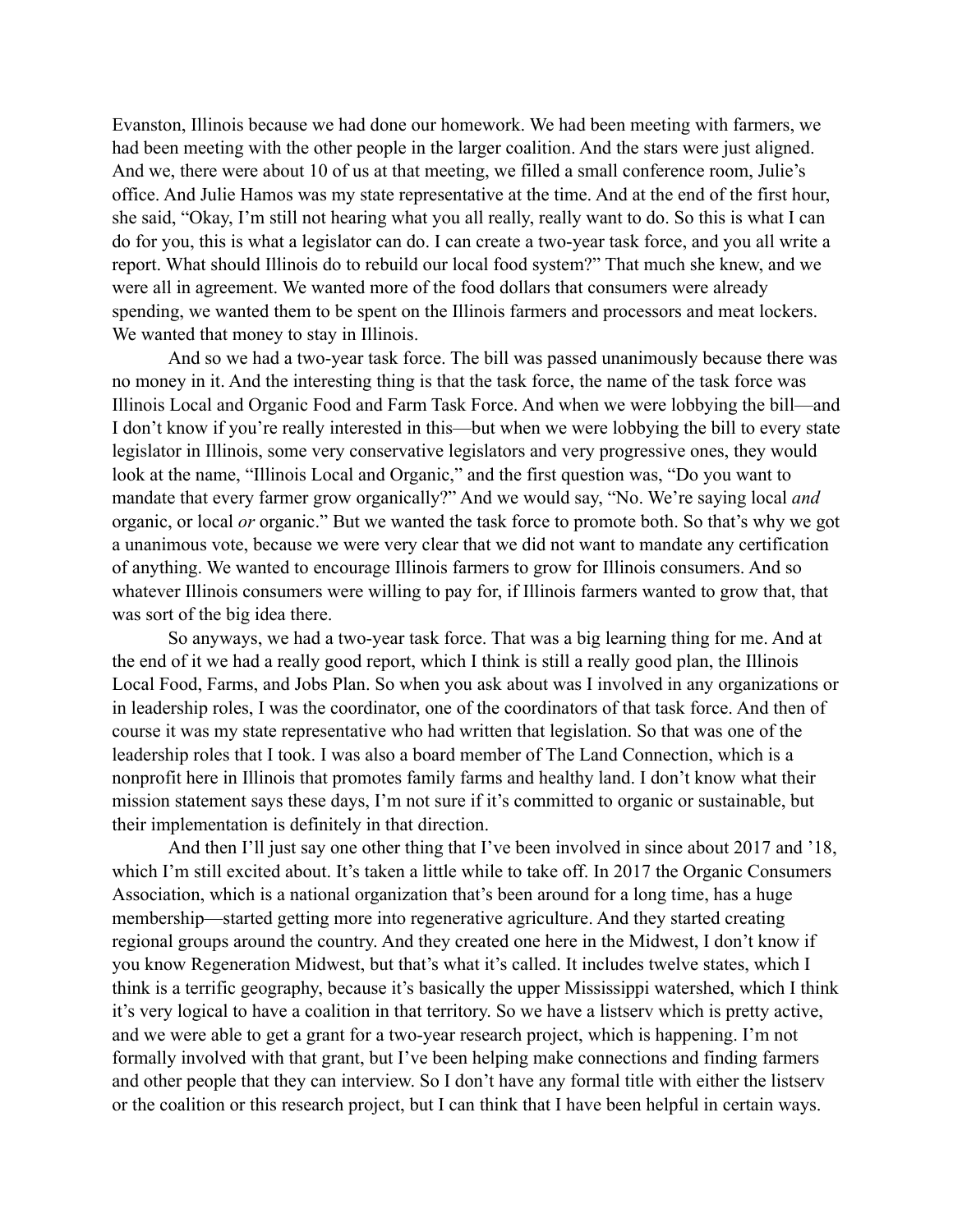And I'm still excited that one of these days those twelve states will really start working together on local food systems. So maybe that's more than you wanted to know. (45:44)

**AA:** Thank you very much. So my next question is on perspectives on organic certification. And I know you weren't really involved in either the certification process or actually growing certified crops or anything. So just curious if you have any perspectives on that. If not, we'll move on to the next one, because I know that might not really be applicable to you.

**DH:** Well, as you can tell, I have a lot of opinions. And I actually have thought about this. I've thought a lot about labeling in general, not only organic or biodynamic, but in the environmental world there's LEED certification for buildings and things like that. And it's helpful for consumers up to a point. But the organic certification as it was developed—which I didn't realize until fairly recently, like 2010 or so—that number one, USDA certified organic was only approved in 2000. I thought it was much older than that. Because the word "organic" has been around for so long. And then it wasn't until 2010 that I understood that organic certification was a marketing label. It wasn't like an FDA label that said, "This is absolutely 100 percent pure" whatever the FDA approves, medicine or something, that you can't adulterate medicines or something. But the USDA organic certification was a marketing tool. Which I don't really understand it. To me, marketing and advertising is all about telling lies, frankly. What kind of lies will consumers believe so that they'll buy my product?

So I think that was a mistake from the beginning. And I think that's what's caused all the problems since then. So people understand that the organic label does make money, whether it's accurate or not, especially as applied to hydroponics or CAFOs. And I think that's a huge problem. So I definitely support organizations like Real Organic Project, or Rodale's Organic Farming Association that is promoting stricter standards. On the other hand, I totally understand why farmers wouldn't want to go through all that process. It's an incredible process and paperwork. And when not everybody is doing it, doing organic, it's a problem.

So one other thing that I would say, which also I learned just a couple years ago—and this is a problem with a marketing label—is that if it was the FDA label, I think that if a farm was certified organic under FDA and a nearby property owner was causing problems for a certified organic farm, either through the water or through the air, or whatever, I think the FDA would have some kind of authority to protect the organic certification. As it is, organic certified farms are not protected at all from their neighbors. I mean, CAFOs are constantly being approved without any concern about nearby organic farms. And pesticide drift and all that. So I may be out of my league here a little bit, but I think that's a problem. And it's just something that I think about.

So probably I don't have much else to say about organic certification. It does seem that the groups that are out there don't work that well together, like Cornucopia and Organic Eye and Organic Consumers Association, and as I said Real Organic Project and Rodale's Organic Farming Association. And they're not—most of them are not out there trying to get the public's attention. Well, the Organic Consumers Association certainly does. But I don't understand why the Organic Farming Association isn't more out there in front of the public. But that's just an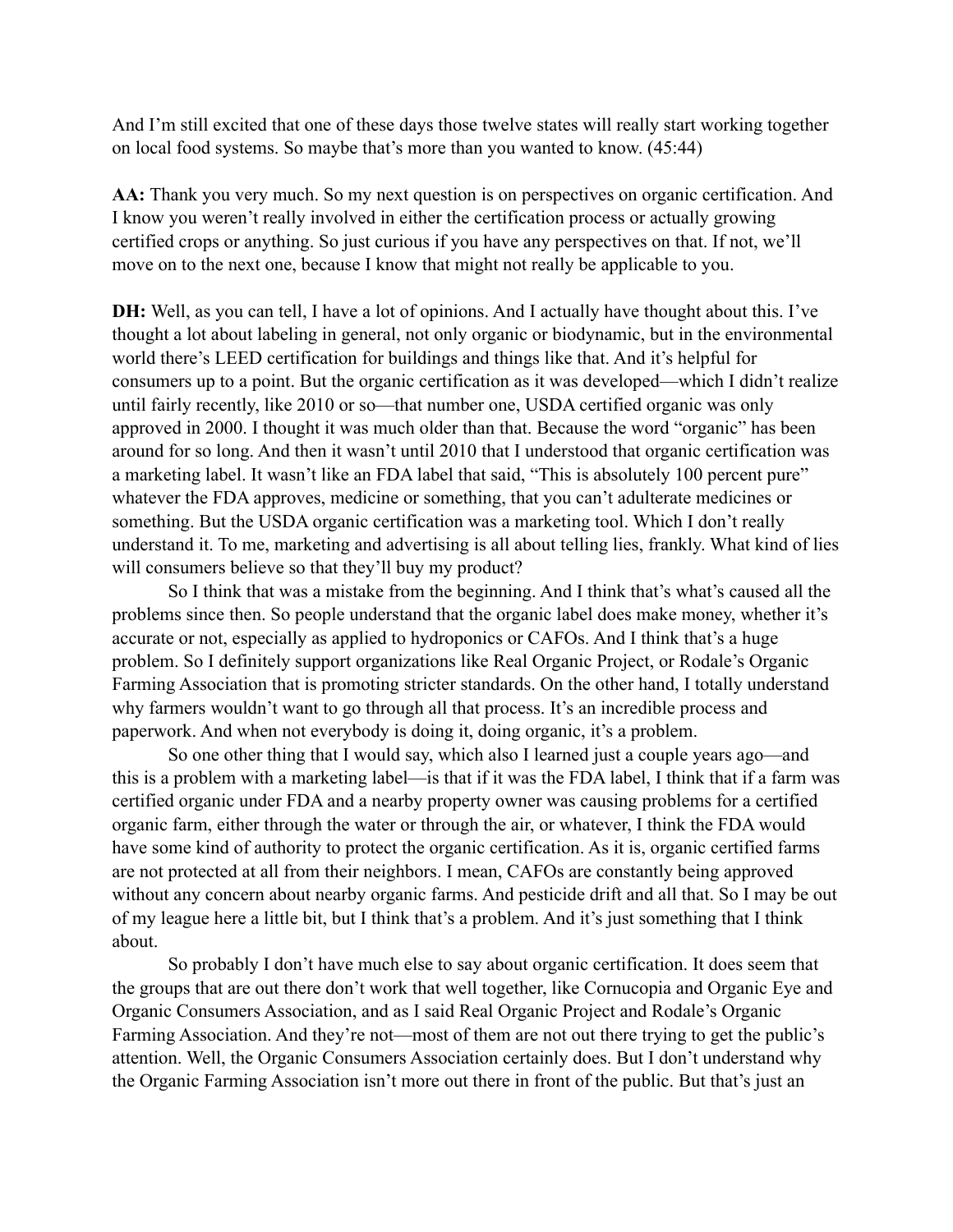observation that I'm making, so I probably don't have too much more to offer on the labeling. (51:26)

AA: Thank you for sharing your perspective on that. And then similarly, I don't know if you had much involvement with the agricultural universities at all. Is there anything you want to share about your perspective on the relationship between the agricultural universities and organic/ sustainable agriculture? If not, we can move on to the next question.

**DH:** Well, I actually do count as many of my colleagues in terms of food and farm policy and food and farm justice, a lot of academics and a lot of departments and a lot of various institutions. And I absolutely count Extension as huge allies. But the only thing I really have to say is that universities are in the same place that everybody else is, including farmers and including just real people. It's like, where's the money going to come from? And so Extension sold out a long time ago. I mean, Extension is where all of the industrial agriculture was promoted, especially in Illinois anyways. Extension used to be, Extension and Farm Bureau used to share the same building until I think there was some kind of lawsuit that said, "No, you need to separate." But I don't think in reality they really separated. And Farm Bureau, I would say the public doesn't know enough about Farm Bureau to understand that Farm Bureau is a big problem in terms of organic and sustainable agriculture. They give lip service to climate stuff, but they're all about the money. And they're in bed with agribusiness. And that carries over to Extension and it carries over to other academic institutions and departments.

So that's why I now, in 2021, work a lot on money and banking policy. I mean, I'm happy to answer any questions about that, because it's not only related to agriculture. But that is the problem in the United States right now. It's our corrupt, non-democratic money and banking system. And that's affecting all of us, especially the academic institutions. But I'm a big supporter of the theory behind Extension. I love that it was Abraham Lincoln that created the USDA and called it the "people's department." Maybe he was just using that as an advertising slogan, I don't know, but it sounds good. And I still think we can believe in that. (54:52)

**AA:** Thank you. And then do you want to share anything about your perspective on past and current trends in organic/sustainable/regenerative agriculture, whatever you want to call it? Including, do you have any opinions on why things are so controversial, or maybe the most important aspects of history to preserve and the most important lessons to teach younger generations?

**DH:** Yeah. I was surprised at that phrasing, that organic and sustainable agriculture is considered controversial. I don't think from the public's opinion it's at all controversial. It is controversial according to agribusiness and the way our food system and monetary system has been set up. But I don't think that's a legitimate controversy. I think we need to have, that our agriculture needs to be organic. And not necessarily certified organic, and I would say "small o" organic. But sustainable. Again, working with nature instead of destroying it. So I don't think that's controversial from the public's perspective. And maybe that's what we need to do more educating on, is that farmers didn't need to do what they did, what they were encouraged to do in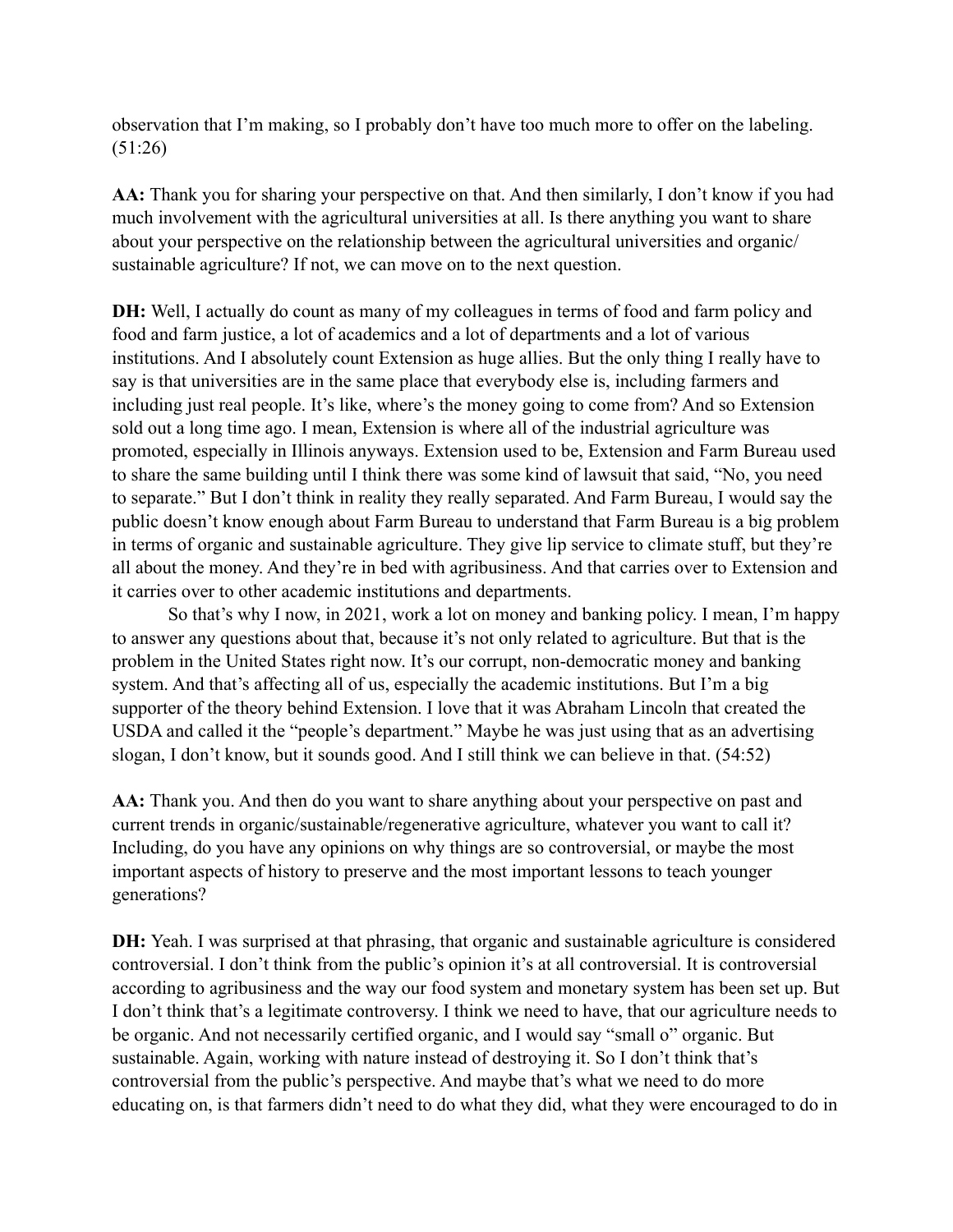terms of turning real farming into industrial farming, in terms of monoculture and growing for export as opposed to growing to feed themselves and their communities. So this is why I still think working on local food systems is high priority in terms of the trends. I haven't changed, I've only deepened my commitment in that sense to local and regional food systems.

In terms of the most important aspects of history to preserve, and we talked about this a little bit last time, we need to learn more about indigenous farming in North America or in the United States. We need to learn what they did. And it may not be even farming, it just might mean survival or land stewardship. But they certainly had some ways of living that supported continuity and sustainability much better than what we're doing in the industrial food system. So I think that's sort of an untapped resource. Because I think there are more and more indigenous people that want to share. There are more and more indigenous young people that want to learn their own farming practices, survival practices. And hopefully they'll share it with the country at large.

I think one of the really great things that's come out of this food and farm movement, which I—this is my own personal marker—but I think that this version of the food and farm movement started in 1985 with the first Farm Aid concert. I think the national attention that Farm Aid brought to the problems that farmers were having, because that's when farmers really started losing their farms for no fault of their own, for the most part, as I understand it. So I think one of the—and just so that Farm Aid for me is a marker of the beginning of the food and farm movement, because it was a farmer and consumer coalition leaving out all the middlemen, and it was an urban-rural coalition. And I think that still exists, and I think that's still growing even though not fast enough.

But one of the best things to come out of the local food movement, or whatever you want to call it, is the farm to school program that is being promoted primarily through the National Farm to School Network, which is an organization that's actually headquartered in Chicago but has senior staff all over. And the farm to school might be a bad name, because it doesn't explain exactly what it is. This is for people who might not know what farm to school is. It actually has three components. It does start with getting fresh, healthy food from local farms into the school cafeterias. That's the real farm to school part. But the other two parts go hand in hand. It's creating school gardens and school farms right at the school so that the students start developing living skills and practical skills and real knowledge based on the real world, not just on books or computers. And the third aspect of farm to school programs are food system curriculum in every single grade, so that every year a student would study the food system as appropriate to whatever grade they're in. And I think this is a more holistic understanding of the world, because the food system, if people really think about it, the food system is the entire earth. Period. It's the air, it's the water, it's the soil, it's the biodiversity. And so the more students learn about how all the parts of the food system work together, I think that's invaluable for future generations.

I also think the money and the banking system is really important. Because that's the piece that has actually distorted our whole food system. And I'm happy to go into details, although I'm not an expert.

And then the third thing I would say in terms of teaching future generations is women's public authority. Women have to reclaim their authority and say, "This is what we know as women, as mothers, as grandmothers, as people who birth the next generation and breastfeed the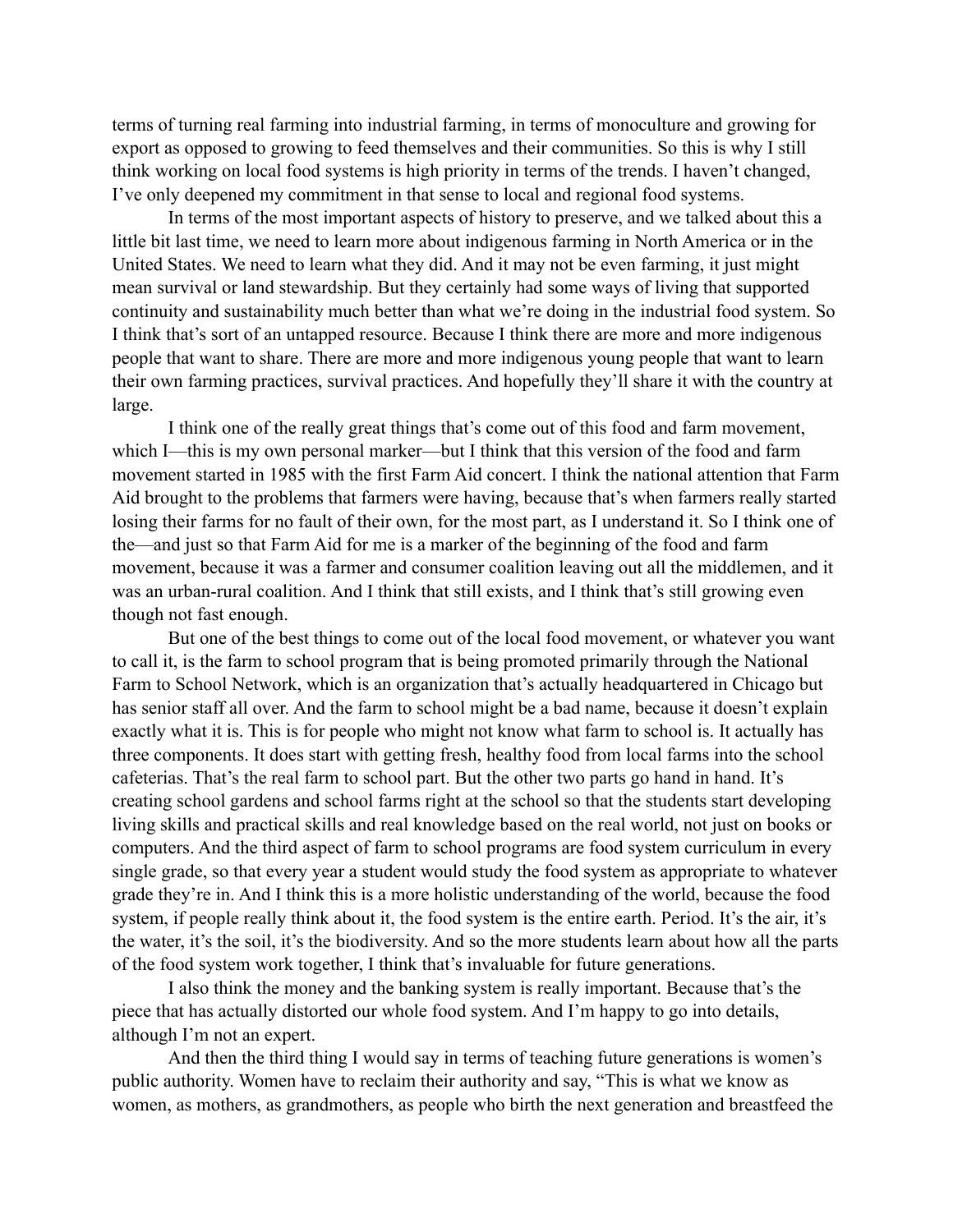next generation and teach the next generation and are nurses." Women have to reclaim their authority. So I personally am in favor of trying to codify women's public authority, like turn the whole House of Representatives in Congress to all women. I don't know if that would go over with the rest of the country. But that's the kind of thing that I think about, because I think women need to reclaim their authority.

On the flip side, and I have to thank my former state representative for this observation, Julie Hamos, the one that wrote the Illinois Food, Farms, and Jobs bill. We were invited to speak at a conference in Chicago in 2007 as the bill had just gotten passed. And so everybody was sort of excited about it in Illinois, and so we were invited to speak. And as we were sitting there on the stage before the program began, Julie leaned over to me and said, "The people in here are mostly women." I said, "Well, you're right." And so I actually, later in the event, after our presentation was done, I went to the back of the room, and I counted all the people in the room. I already knew there were about 200, because that's how many people signed up for the event. And how many of them were women, and how many of them weren't. And for the next year or so, at every event I went to, I counted. And so I no longer bother counting anymore, because it came out to be the same. I say with complete confidence, if you go to any event in the local food and farm world these days, it's 70 to 80 percent women. No matter what. And so food policy councils, which are sort of my major interest, and it's a place where we promote democracy in the food and farm system, 70 to 80 percent of the people involved in policy councils are women. Period. So women are already taking their authority. They're just not messaging it as women yet. But I think that's going to come.

I did want to say one other thing. I'm not sure where this fits in, but it was in the last question in my notes anyways. I think Carolyn Raffensperger, and I don't know whether you know her. She's Fred Kirschenmann's wife. But she founded a wonderful organization, Science and Environmental Health, something like that. She has emphasized from the beginning of her work the precautionary principle. And I think that is absolutely key towards sustainable agriculture. And the precautionary principle is basically the same thing that doctors are supposed to avoid. First, do no harm. And that's what the precautionary principle says. The first thing that you do is basically nothing because you don't want to harm anything. And then if you feel like you actually have to do something, whatever that is, deal with a pest or disease or increase your yield or something, then ask yourself, "Am I doing any harm to anything?" other than, I guess, the insects involved. So I really thank her for putting that on our radar. I don't think we talk about that enough in the food system and environmental movement. But I think that's what the sustainability movement is all about.

AA: Thank you. So that's pretty much the end of my questions, unless there's anything else. Is there anything else you want to share to wrap up with, or is that about it?

**DH:** Well, I want to say that this year, after the pandemic, after we were all on lockdown and winter and everything, and once the growing season started in Chicago, it sort of officially starts around St. Patrick's Day, the ground is workable on March 17 and things start growing. I was amazed at how much everything grew. I don't know why that is, because we haven't had a lot of rain. But the weeds were just growing like crazy. And when I say weeds, I look at weeds as